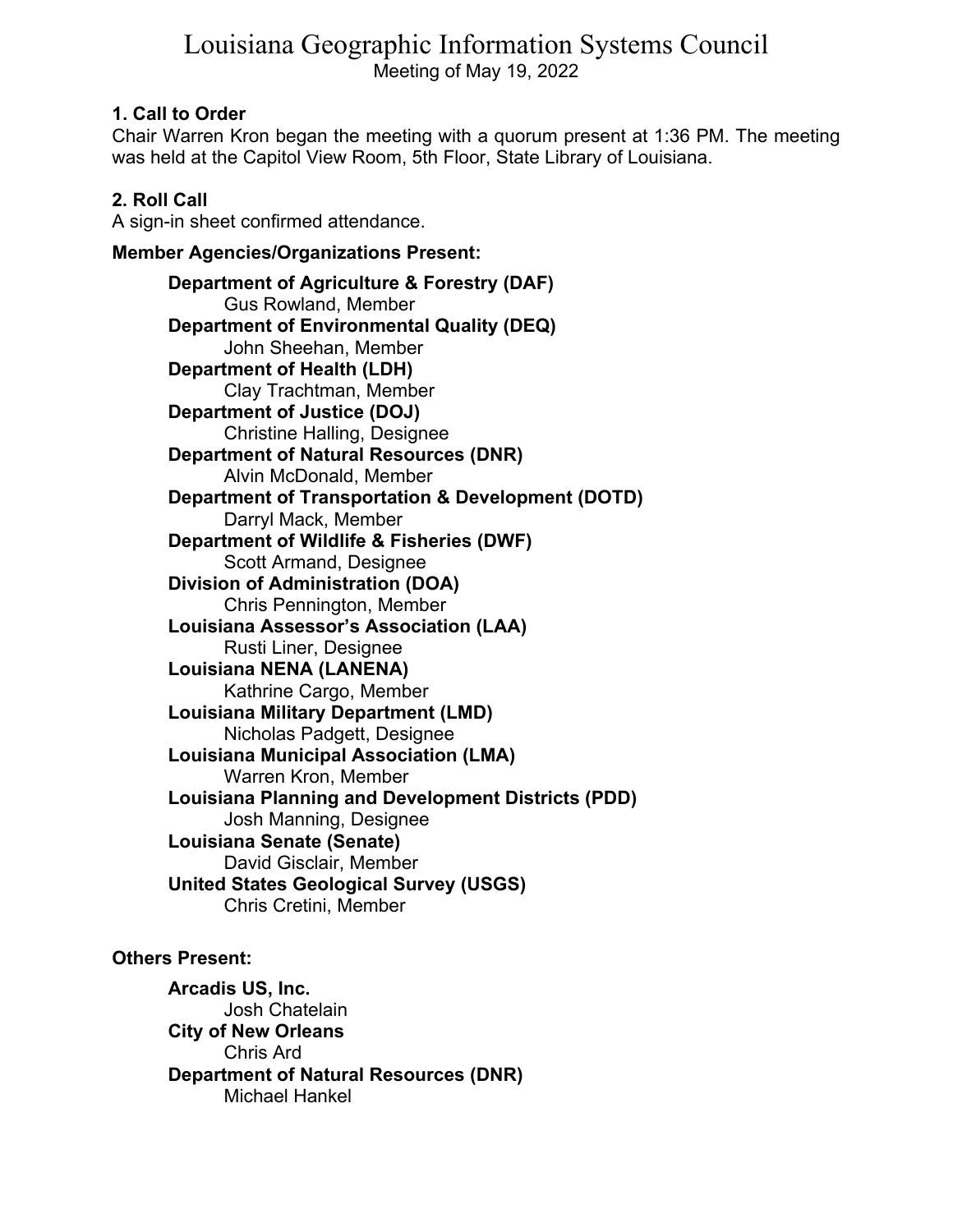**Department of Transportation & Development (DOTD)**  Jason Carr, Designee Lucas Denson **Louisiana Geological Survey (LGS)**  Hampton Peele **Louisiana Municipal Association (LMA)**  Phillip Breaux, Designee **St. Tammany Parish Government**  Christine Evans Adam Skeete **Voxelmaps, Inc.**  Wes Clain **West Baton Rouge Parish Government**  Anthony Summers

## **3. Approval of Minutes**

The April 2022 minutes were passed unanimously, as amended, on a motion of Josh Manning (PDD) and second of David Gisclair (Senate). The April 2022 Digital Data Committee minutes were passed unanimously, as amended, on a motion of Mr. Gisclair (Senate) and a second of Kathrine Cargo (LANENA).

### **4. Chair's Report:**

Chair Warren Kron (LMA) reported that a NSGIC presentation was possible for the July or later meeting, but that additional presentation suggestions for the remainder of the year are still needed. Chair Kron (LMA) also reported that he has updated the membership list online to reflect the new LMD member and designee, Grant Kleiner and Nicholas Padgett (respectively), and the new CRT designee, Sam Huey, but that he is still making edits to the list and cleaning up the e-mail list. Chair Kron (LMA) reported that Jason Carr (DOTD) has secured a new web server for the Council web site.

### **5. Presentation:**

"Maps for Machines: Realtime, 4D Digital Twins," Wes Clain, Director of Transportation, Voxelmaps, Inc.

### **6. Old Business:**

John Sheehan (DEQ) reported on a recent NSGIC presentation on new 3DHP (hydrography) data and application and its relevance for Louisiana.

Chris Cretini (USGS) announced the USGS Hurricane Data Mining Workshop in Lafayette is scheduled for June 2, 2022. Rusti Liner (LAA) also participated in this discussion.

Josh Manning (PDD) reported on the activity of the Digital Data Committee. Specifically, Mr. Manning (PDD) reported on the data designation document for the land use schema. He also reported on the orthoimagery schema.

Chair Warren Kron (LMA) noted that he will soon present a progress report on the Digital Data Committee in order to contextualize all of its moving parts. David Gisclair (Senate) suggested that this information should be included in the annual report to the office of